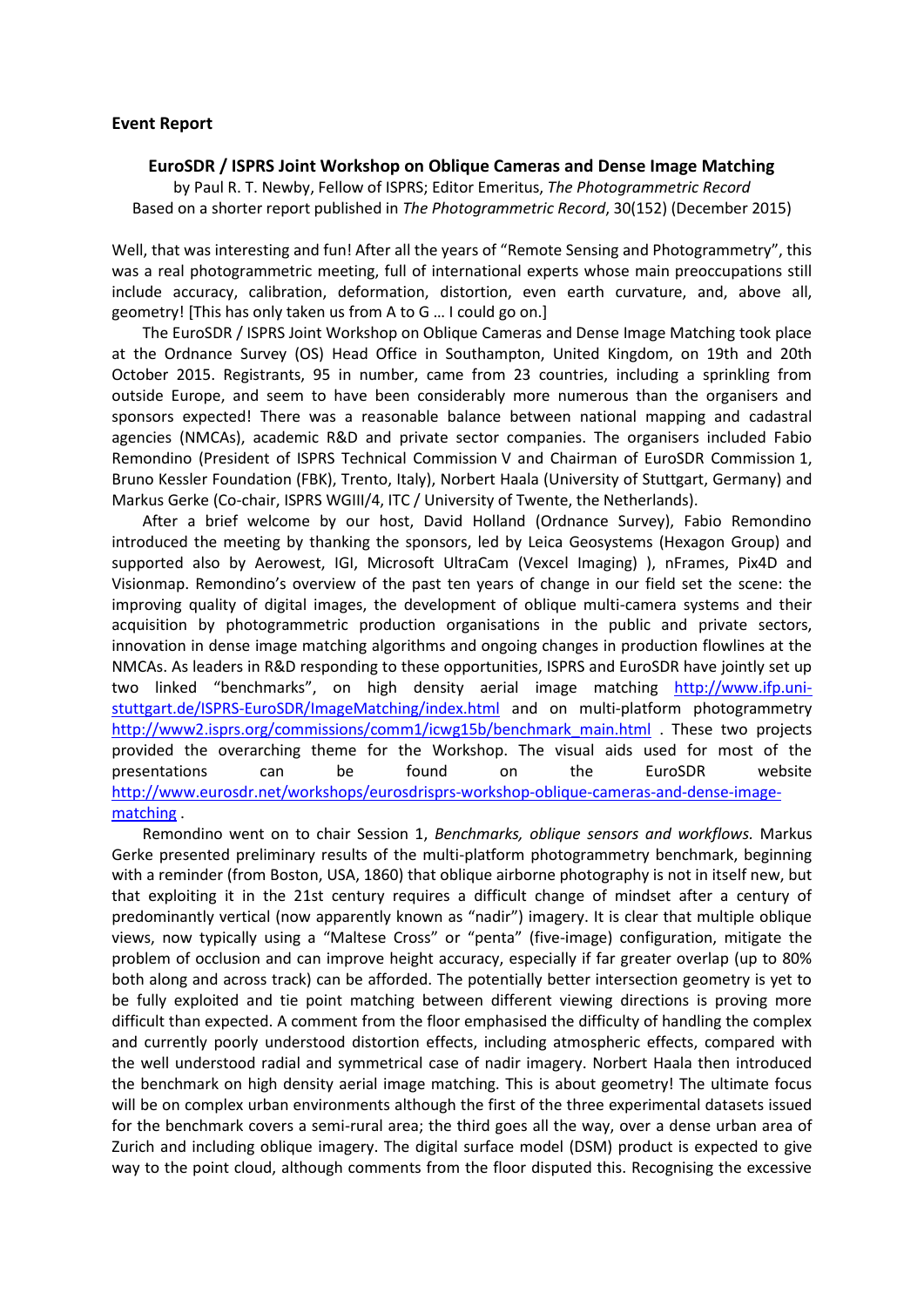weight of data in any useful point cloud, the potential end product may be a filtered and "meshed" version, perhaps to become known as a digital image model (DIM). [The linguistic purists' battle against the use of "mesh" = German *Masche* instead of the once-preferred but longer English "triangular irregular network" (TIN) seems to have been lost, on the evidence of this meeting, and I am bound to admit that "mesh" now serves a useful purpose.] Mathias Motz and Rene Rothe (Leica Geosystems) then brought the practical perspective to oblique sensors, workflows and information with a masterly and highly informative sales pitch centred on the RCD30 Penta Oblique camera system with five 80 Mpixel CCD camera heads and the HxMap (pronounced "hexmap") production workflow software suite.

Session 2, *Advancements in data acquisition and processing* was chaired by Haala and repeatedly emphasised current progress in the resolution and ground sample distance (GSD) of digital imagery and in the automation of its processing. Konrad Wenzel (nFrames, Stuttgart) led with "Flight planning for city acquisition at high resolution". [We editorial pedants risk losing this battle of words, but in a subsequent conversation I learned that Wenzel is actually very interested in the developing terminology of our discipline and moreover has no wish to acquire cities, only customers and prestige for his young company.] To achieve his aims, his quest is for best practice, balancing quality and productivity: efficient **data** acquisition involves minimising the number of flight lines while providing adequate overlaps for the individual cityscape; efficient processing requires automation with a minimum of manual editing. These points were repeated often throughout the meeting but will not be repeated for successive speakers. Yuri Raizman (VisionMap, Tel Aviv, Israel) introduced his company's "A3 Edge for oblique and dense DSM – practical case study" including the LightSpeed processing suite and example models from Chile and France. Michael Gruber (Vexcel Imaging/Microsoft UltraCam, Graz, Austria) presented "UltraCam Osprey – nadir meets oblique". He emphasised that software is the key technology which enables today's exploitation of the over-100 year-old principles usually attributed to Scheimpflug (one might add: "following Carpentier's British patent of 1901"). He stressed numerous practical considerations from colour balancing, de-hazing and water masking across multiple images, through to the handling of earth curvature, all with the ultimate aim of true 3D (including the space under bridges and arches) rather than conventional 2.5D modelling.

Session 3, *NMCA experiences*, chaired by Francesco Nex (ITC/Twente) brought the first day to a close. Host David Holland presented "Ordnance Survey's experience in creating dense point clouds and 3D building models from oblique imagery". Experiments have been performed using the test area of Bournemouth in order to examine the considerations affecting the possible introduction of such products: what formats do users need; is oblique aerial or even terrestrial imagery really relevant; can data from multiple systems and sensors be economically integrated; can multiple uses (two examples: change detection and specialised information such as street furniture) be drawn from the same raw data or any intermediate or final products; can processes be sufficiently automated to render the products economic? If this point is reached (and without multiple uses and sufficient automation, OS experience to date is negative) how are such products to be stored, managed and filtered for a range of users? This was an enlightening presentation but it is clear that the goal of fully 3D geographical data is still some way from practical, cost-effective, realisation. Dare one introduce the "Holy Grail" metaphor to surveying and mapping yet again, or would that guarantee only a quest without end? Very similar considerations affect Ordnance Survey Ireland (OSi): Andy McGill's presentation "LOD2 from vertical and oblique imagery" again emphasised costeffectiveness, and therefore automation, in support of the objective of moving from 2.5D to 3D while updating the existing topographic database and eliminating historic legacy issues of accuracy in urban areas of Ireland. Here, in the face of the fickle Irish weather which is all part of the special environment in which OSi must operate, Dundalk provided the test bed thanks to good conditions on the day the chosen system was available. I would add that it remains to be seen whether the Level of Detail (LODx) model hierarchy, a recent borrowing from computer graphics, will stand the test of time in the context of the resolution, style and content of geographical information, or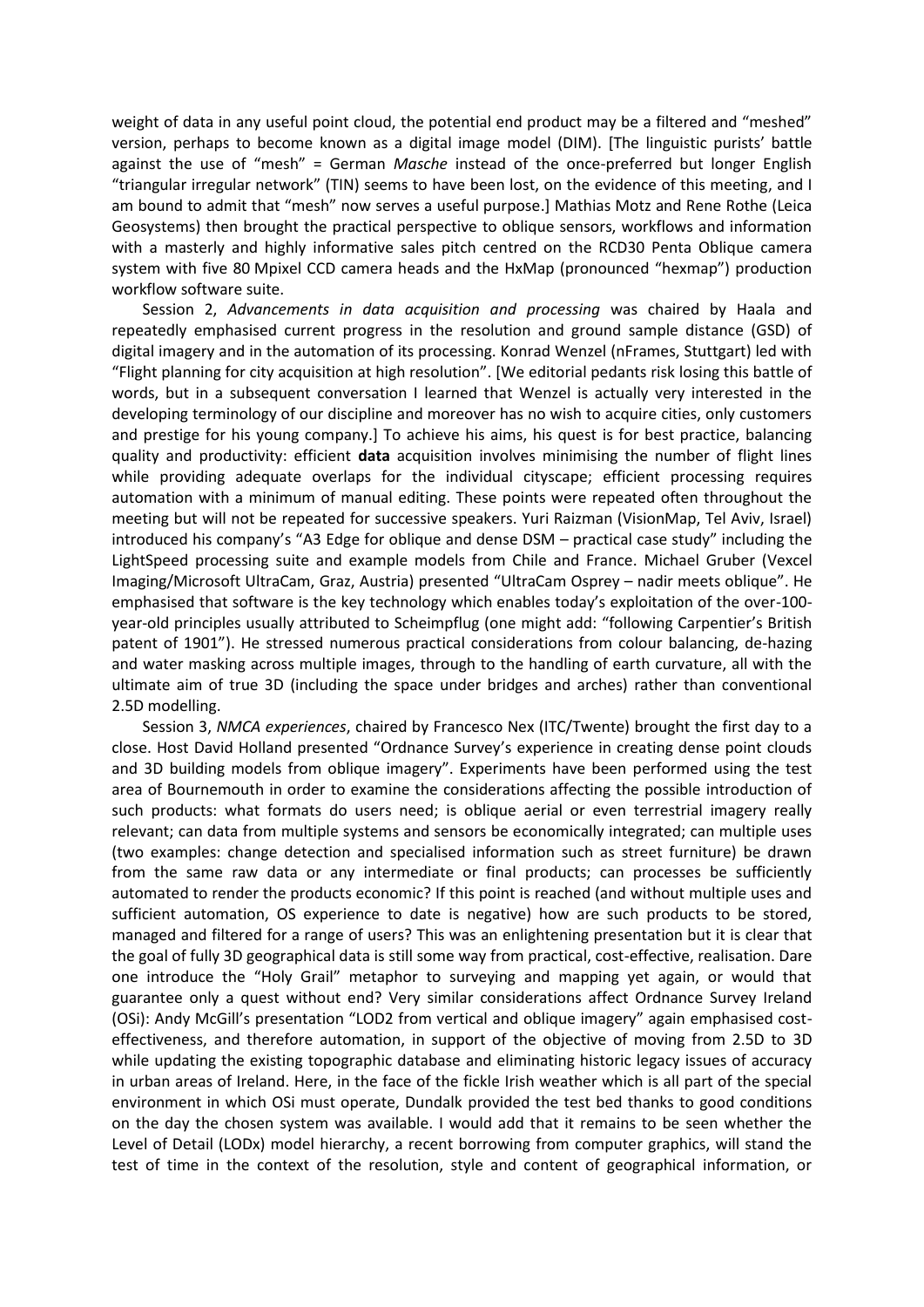whether some more directly relevant measure will be devised to replace the traditional and perfectly understood **scale** of maps and vertical aerial photographs.

A pleasant social evening ensued, in the impressive if slightly faded ambience of the Grand Café, originally the splendid ballroom of Southampton's South Western Hotel, where doubtless many of the first-class passengers on the *Titanic* spent their last night on shore in 1912. Little was made of this interesting history by our generous hosts for the evening, Leica Geosystems: perhaps too many negative modern metaphors spring from that ill-fated voyage, but Southampton has learnt to live with its history and prizes its heritage.

As a Hampshire local I returned safely home for the night, and immediately briefed Mrs Newby, who knows a thing or two about oblique aerial photography among other matters, regarding my day. Quick as a flash she asked "so is that the same as the old Trimetrogon?" and "do they fire the cameras simultaneously?" I had to reply "yes, but now there can be up to five cameras" and "funny, nobody mentioned that all day, but I guess they must try to". This exchange provided me with a helpful opening to the discussion in Session 4 next morning, *Advancements in data processing (I)*, chaired by Markus Gerke, in which the first speaker, Lisa Chen (Pix4D, Lausanne, Switzerland) spoke on "An oblique-imagery case analysis of Pix4Dmapper densification result" and **did** mention the need for synchronised exposures as well as rigorous calibration of camera rigs. She challenged our assumptions about flight planning by showing a "multiple circular" flight consisting of a tight series of equal and overlapping circles over downtown Nashville, USA. Pix4D is a software company concerned chiefly (though not exclusively) with surveys using UAVs and digital cameras, each of a wide range of sizes. Chen gave considerable detail on the processes involved in the dense image matching, editing and quality management. In discussion, Mrs Newby's sensible question provoked an interesting range of assertions and detailed responses from the floor, ranging from "exposures must be simultaneous" to "software can take care of any amount of time difference" to "lack of synchronicity greatly weakens the bundle adjustment solution". [For those too young to recall the Trimetrogon three-camera rig (vertical and sideways-looking, extending to the horizon), this was a military reconnaissance tool which was eventually used for the first mapping of vast areas of desert and polar regions. The view to the horizon assisted orientation but rendered the more distant part of the scene otherwise unusable; nevertheless in areas with good visibility and minimal population or detail, the number of flight lines required for preliminary mapping was greatly reduced compared with pure vertical photography.]

Mathias Rothermel (nFrames, Stuttgart) then presented "Oblique image processing in SURE: first experiments and results". He gave a lot of frank detail about stereomatching and "surface meshing" and the challenges involved in making use of multiple images to produce acceptable views of building façades. He became my clear winner for the most entertaining new piece of jargon of the meeting (perhaps of the year to date): "loopy belief propagation". Regrettably I cannot tell you what this means (unless it is simply what we used to call an iterative adjustment process), but I have no doubt that he could. Hans Joachim Benfer (Aerowest, Dortmund, Germany) spoke on "True orthophotos and dense point clouds from multi-perspective aerial imaging – opportunities and challenges in practice", from the perspective of a private company in the real world trying to develop modern products which will actually earn money by finding, attracting and retaining clients. His splendidly detailed and lucid presentation covered the handling of images from the firm's IGI Quattro and Penta DigiCAMs to produce, inter alia, true orthophotos (with roofs placed in correct geometrical relationship to building footprints) and RGB point clouds, both of these being merely byproducts of dense image matching. He pointed out that most potential customers do not yet have the software even to allow them to view, never mind manipulate, the amount of data in dense point clouds, and emphasised the age-old need to educate clients in what they can, and cannot, expect to achieve with the products. The disciplines of delivering, storing, backing up and eventually updating the volumes of information now entailed in 3D GIS have yet to be worked out. Automation will eventually reduce the price, speed up processing, render update more practical … and further increase data volume.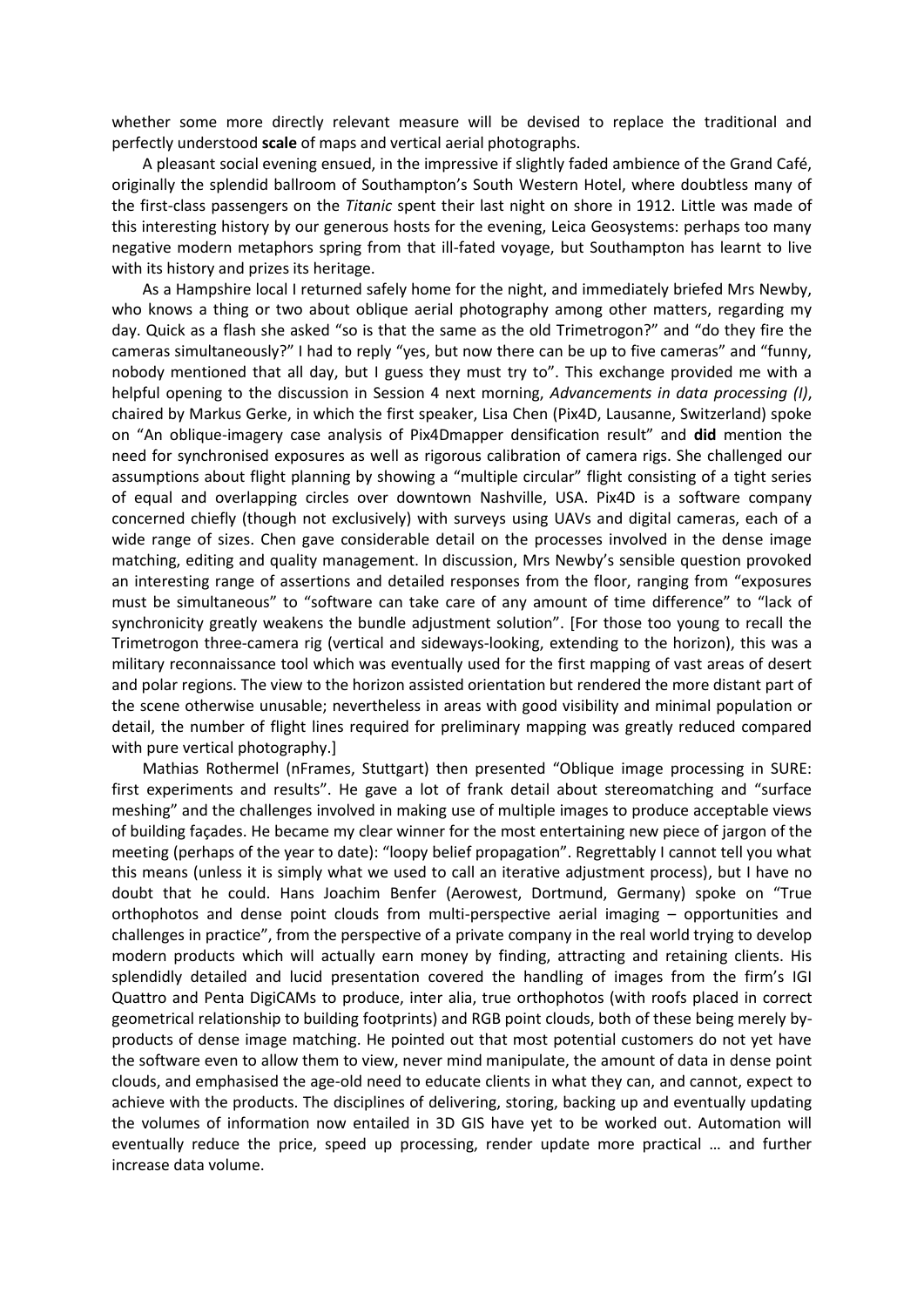Session 5, *Advancements in data processing (II)*, was chaired by David Holland. Jens Kremer (IGI, Kreuztal, North-Rhine Westphalia, Germany) led with "Dense image matching with Penta DigiCAM images – experiences and options". He remarked that his presentation would not chiefly concern data processing but the whole flowline from mission planning through their modular sensor management system to the hardware of aerial sensor systems and mobile mapping solutions. The first of these items becomes far more complex and important where one is aiming to secure the correct overlaps between multiple nadir and oblique images. The camera systems sound impressive and are soon to employ large-format CMOS rather than CCD sensors in order to secure more rapid exposure repetition rates. IGI's eventual data processing module, IGI Match, is powered by nFrames's SURE. He pointed out practical aspects such as the conundrum of how to display five images in sensible orientation; it is not yet clear what clients want, but certainly standardisation is required! Chris Longworth (Blom UK (the former Simmons, then Blom, Aerofilms), Cheddar, UK) spoke on "Experiences with techniques for 3D modelling from oblique imagery in Blom". As former Pictometry franchisees still active in oblique imagery developments and production for city modelling, the company has gained extensive experience, especially in providing multiple levels of detail for navigation purposes. Isabella Toschi (FBK, Trento) then presented "Experiences with oblique datasets: AT, dense matching and building modelling". By using multi-camera bundle block adjustment, she demonstrated the behaviour of different oblique imaging platforms in real-world conditions, including the influence of the additional, oblique cameras on image block generation, dense image matching and 3D building model construction.

The final (and longest) session (6) *R&D and experiences* was chaired by Andy McGill and seemed to become increasingly highly technical and difficult for this reporter to follow. Wojciech Ostrowski (Warsaw University of Technology, Poland) introduced "Quality assessment for dense image matching on oblique images – experience in Poland". Seven Polish cities have been surveyed using IGI Penta DigiCAMs in conjunction with laser scanning, leading to valuable experience of the possibilities and challenges of oblique imagery. Mozhdeh Shahbazi (Sherbrooke, Quebec, Canada) spoke on "From sparse matching based on evolutionary search to dense matching based on intrinsic curves – preliminary results", with the aim of developing UAV-based high resolution imaging and mapping flowlines using photogrammetry and computer vision to generate 3D point clouds for open-pit mining applications. Karlheinz Gutjahr (Joanneum Research, Graz, Austria) continued with the admirably short title of "3D mapping with RSG", the Graz remote sensing software package developed progressively since the 1980s to cover many different kinds of imagery right through to radar interferometry. Now tackling dense image matching using the benchmark datasets, he acknowledged the need for severe "thinning" to deal with the information overload resulting from point clouds derived from oblique images. Finally, Willi Karel (TU Wien, Austria) presented "Analysis of oblique image datasets with OrientAL". As another true photogrammetrist taking part in the image orientation benchmark, his preoccupation with the elimination of blunders and outliers enters new territory with the excessive numbers of tie points generated by multi-image datasets; the mixture of nadir and oblique images means that "tiepoint decimation" is by no means straightforward nor easy to automate.

Fabio Remondino brought the successful meeting to a close by proposing continuing ongoing collaboration in the run-up to the next two relevant meetings, EuroCOW which will be held in Lausanne for the first time (February 2016) and the ISPRS Congress in Prague (July 2016). The tradition of EuroSDR / ISPRS joint meetings is clearly alive and well, as is the Ordnance Survey's support for them, which incidentally enables participation by a significant number of OS staff, who would clearly not have this opportunity to attend meetings elsewhere in Europe in such numbers. The visitors in turn greatly appreciated the generous hospitality and welcome provided by OS. I became quite nostalgic for the corresponding event, on Updating Digital Data by Photogrammetric Methods, which, as a member of Ordnance Survey at the time, I was privileged to organise at Christ Church, Oxford University in September 1991.